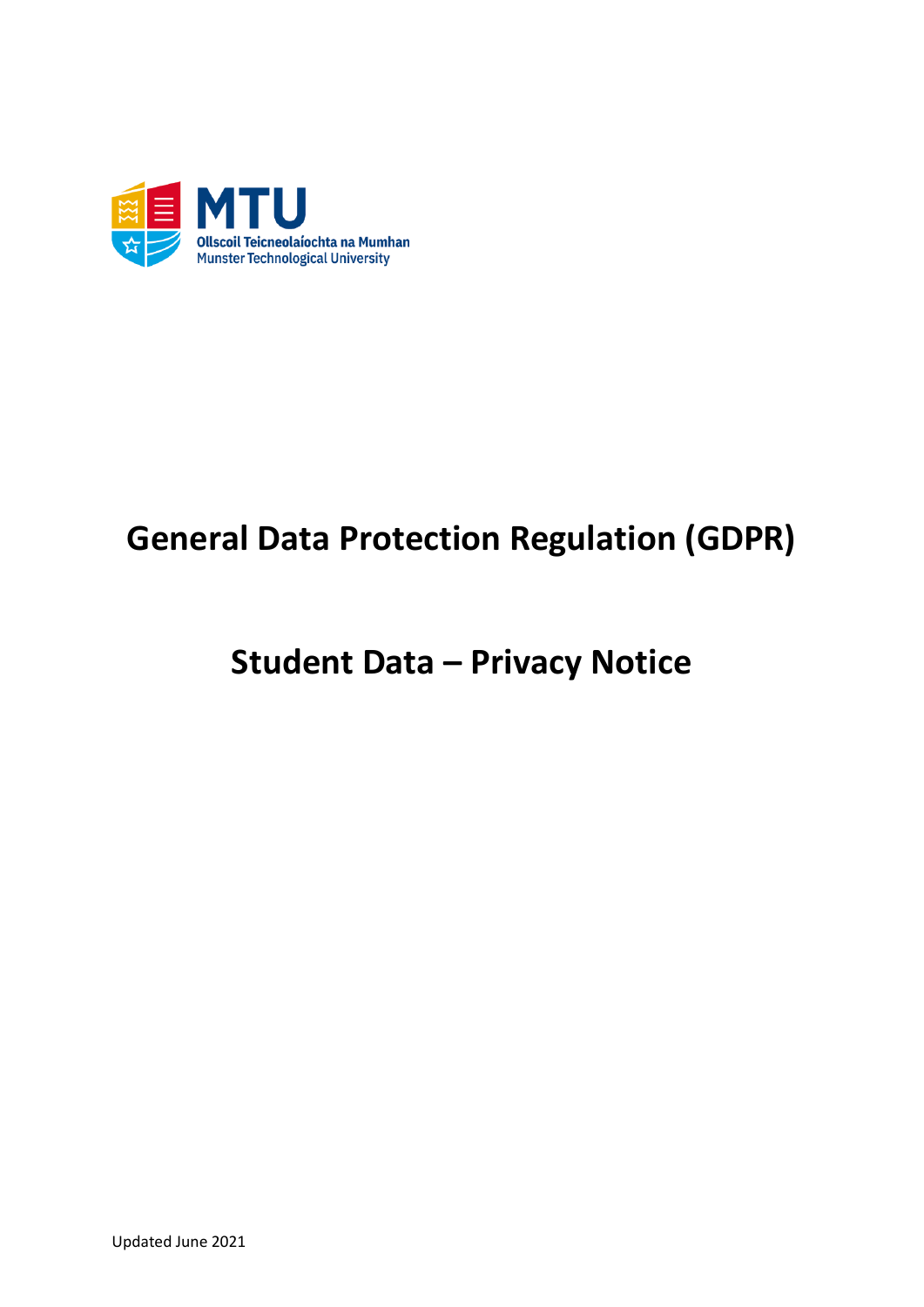#### Contents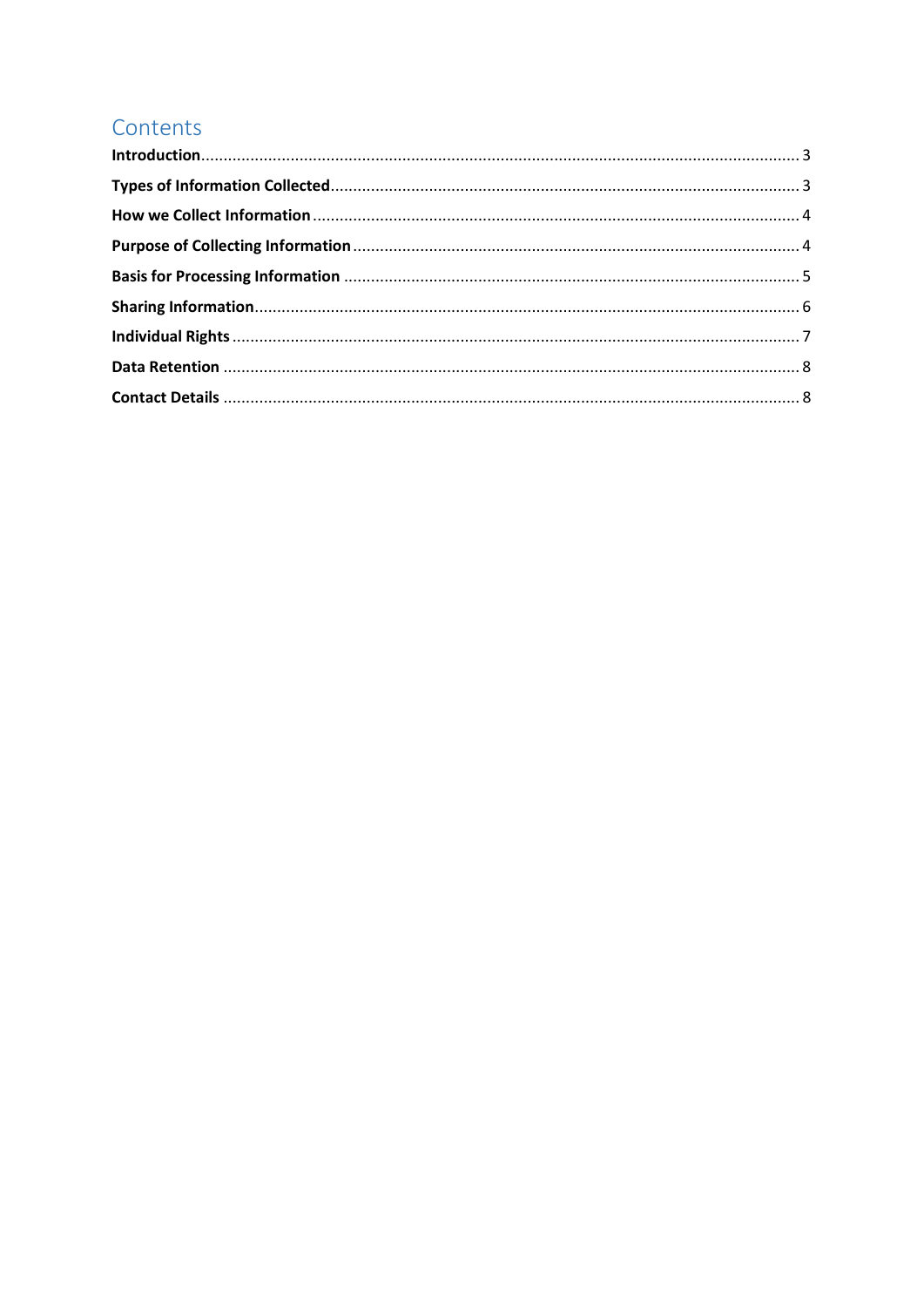## <span id="page-2-0"></span>**Introduction**

This privacy notice explains how the University collects, uses and shares your personal data, and your rights in relation to the personal data we hold. This privacy notice concerns our processing of personal data of past, present and prospective students of the University.

The University is the data controller all personal data that it holds and processes and is subject to the Data Protection Acts 1998 to 2018 and to the General Data Protection Regulation (GDPR).

## <span id="page-2-1"></span>**Types of Information Collected**

The University may obtain, hold and process the personal data of students including personal details, family and social circumstances, education and training records, employment information, financial details, and services provided. It may obtain, hold and process the sensitive personal data and special category data of students including racial or ethnic origin, and physical or mental health.

The following types of personal data may be collected;

- Name, contact information (address, email address, telephone numbers), date of birth, PPS number, passport number, nationality and country of domicile
- Information relating to education and training records
- Information relating to family and social circumstances
- Sensitive personal data and special category data including physical or mental health, racial or ethnic origin
- Certain criminal history (The National Vetting Bureau (Children and Vulnerable Persons) Acts 2012 to 2016 provide a statutory basis for mandatory vetting of persons who wish to undertake a work placement and/or activities that bring them into contact with children and/or vulnerable adults. Some programmes at the University require students to undertake mandatory placements with external agencies, which will bring them into contact with children and/or vulnerable adults and in which they will assume positions of public trust. The University is committed to ensuring that only suitable candidates are allowed to undertake these programmes. Apart from the listed programmes, any students who engage in or are in the vicinity of activities that may involve unsupervised access to children and/or vulnerable adults will also be subject to the University's Vetting processes.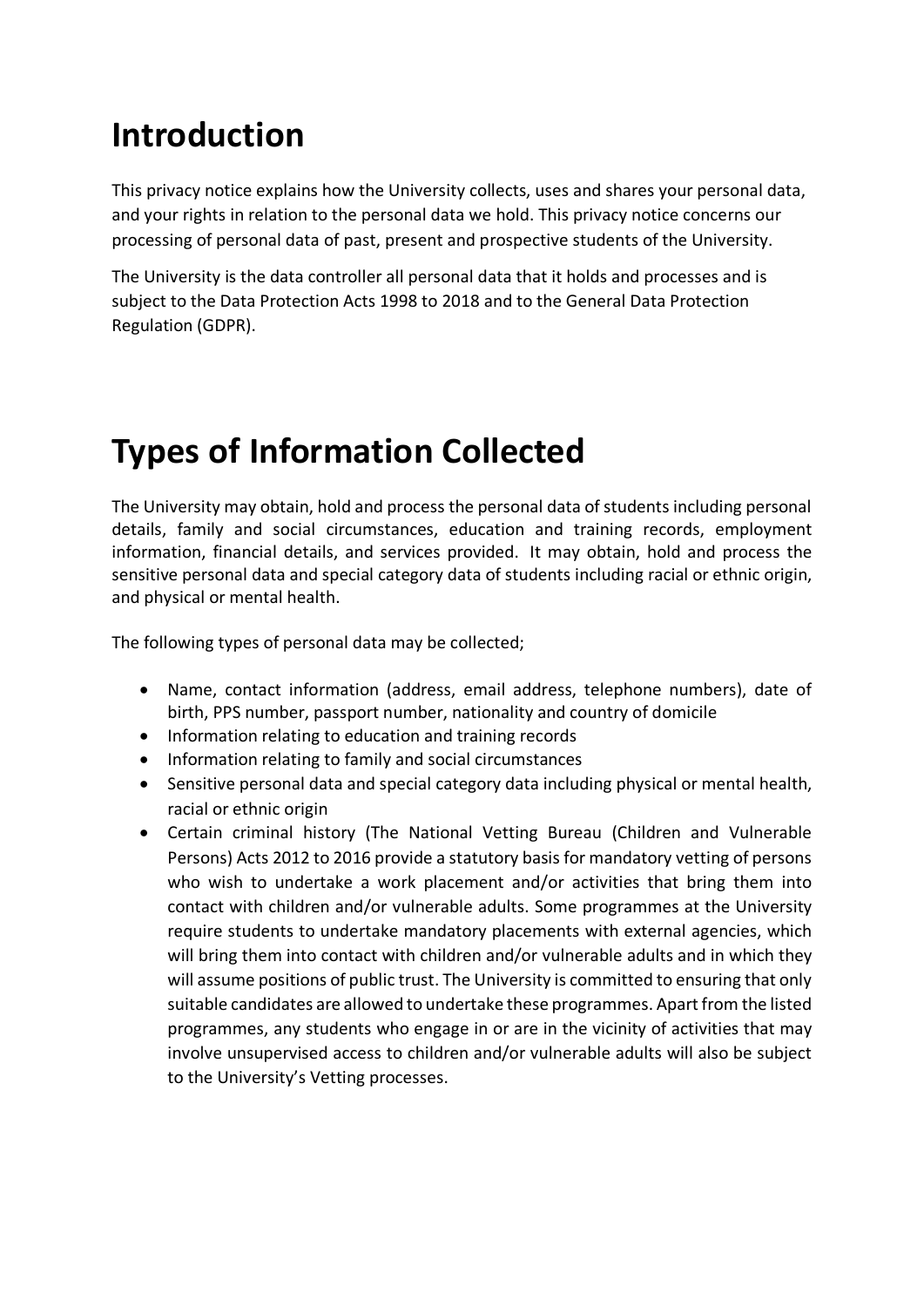### <span id="page-3-0"></span>**How we Collect Information**

Personal data and sensitive personal data/special category data held by the University relating to students is obtained directly from the student or applicant, or in some cases from a third party organisation involved in the services provided by the University that has obtained the information in the first instance (for example CAO and SOLAS).

Personal data may be collected in a number of ways as follows;

- Directly from information you provide to us expressing an interest in becoming a student, and/or through the application or registration processes.
- Directly from the Central Applications Office (CAO) which processes applications for undergraduate courses in Irish Higher Education Institutions.
- Directly from SOLAS which manages the National Apprentice System
- Directly from AMS Springboard Portal

#### <span id="page-3-1"></span>**Purpose of Collecting Information**

The University holds the personal data and sensitive personal data/special category data of its students in order to implement and manage all services and processes relating to students, including student recruitment, admission, registration, teaching and learning, examination, graduation and other services such as accommodation, student support and careers. Only information required for these purposes is obtained and processed, and without it the University may not be able to provide its services. Information is passed between various sections of the University for operational reasons as is necessary and proportionate for intended purposes.

We may use information collected for the following purposes;

- Student Recruitment
- Admission and Registration
- Academic Affairs
	- o Teaching and learning including online delivery
	- o assessment, and examination, including remote variants
	- o Graduation and awards including online ceremonies
	- o attendance, grievance, and disciplinary issues
	- o Administration of placements
- Provision of Card services
- Provision of IT Services
- Provision of Library Services
- Provision of student support services (Student Engagement, Access, Disability, Learning Support, Careers and Counselling, Medical Centre)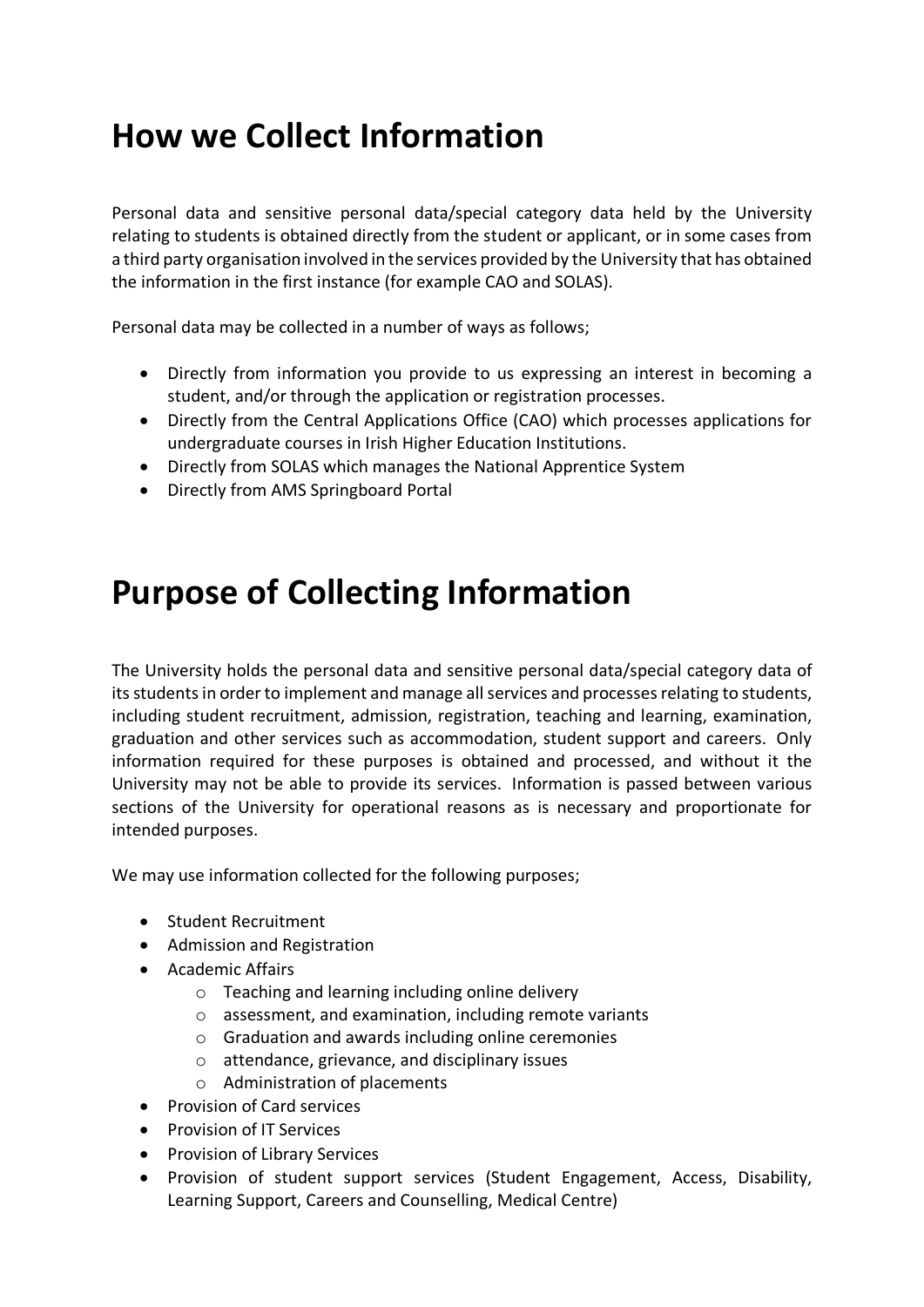- Administering finance (fees, financial supports, scholarships, prizes and bursaries)
- Research and Statistical Analysis
- Safety and wellbeing of students
- To monitor and evaluate the student experience
- To enable effective communication with you this may include the use of SMS text messaging
- To provide information to organisations such as the HEA in line with legal and government requirements
- To comply with statutory reporting requirements
- To administer voluntary surveys of student opinion about your experience and the performance of the University
- To create and publish print & electronic material (e.g. prospectus, brochures, website, etc) for promotional and archival purposes
- To assist with law enforcement or where required or authorised by law
- To confirm the details of your academic achievements, and for statistical and historical purposes, a core record of your studies is retained indefinitely
- To enable our continued contact with you after you complete your studies (e.g. survey of graduate work destinations, alumni networks, marketing, etc)
- To respond to requests for information made under data protection legislation.
- Sporting and Society Organisations who may require student data (e.g. Date of birth, confirmation they are in full-time education) prior to the student representing the University in formal events/competitions.

#### <span id="page-4-0"></span>**Basis for Processing Information**

The processing of personal data is necessary for the performance of the contract under which we provide services to you or to progress expressions of interest and enquiries. We may also process your personal data because it is necessary for the performance of our tasks carried out in the public interest or because it is necessary for our or a third party's legitimate interests. We may also process your personal data for our compliance with our legal obligations. We may also process your personal data it is necessary to protect your or another person's vital interests; or we have your specific or, where necessary, explicit consent to do so.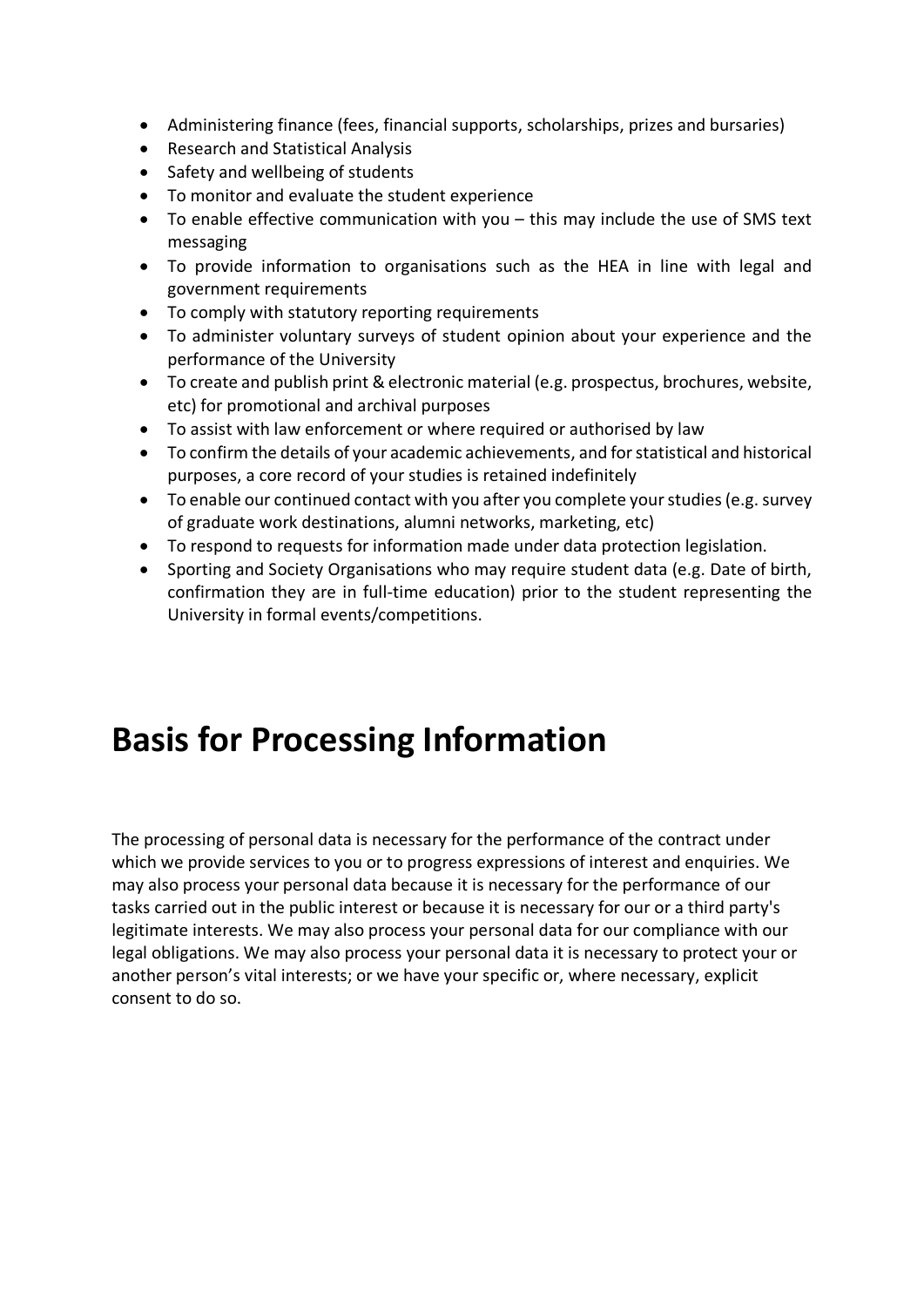## <span id="page-5-0"></span>**Sharing Information**

The University may disclose student's personal data and sensitive personal data/special category data to external agencies to which it has obligations or a legitimate reason including the following;

- Higher Education Authority (HEA) see full HEA collection notice [here.](https://www.mtu.ie/contentFiles/policies/data-protection/2021_2022_HEA_Data_Collection_Notice_FINAL_July_2021.pdf)
- Department of Social Protection
- Irish Survey of Student Engagement (ISSE)
- Quality and Qualifications Ireland (QQI)
- HSE Covid 19 Vaccination Status of Nursing Students
- Student Universal Support Ireland (SUSI) for grant eligibility purposes
- Irish Survey of Student Engagement (ISSE)
- Failte Ireland for funding purposes
- Revenue Commissioners
- Professional and regulatory bodies where programmes are accredited by such bodies
- Work placement providers
- Employers where students are studying as an apprentice
- Employers where students are upskilling with the support of the employer
- Other higher education institutions, partners or research organisations to which a student transfers or pursues an exchange programme or where a student's programme is being run collaboratively
- Software providers or service providers performing administrative functions on behalf of MTU (e.g. IT services, clinical tools, carpark management, etc)
- Software providers or service providers to support teaching, learning and assessment processes, including a hosted Learning Management System, live elearning delivery recording, and online assessment (including online proctoring services)
- Students' Union to facilitate student elections
- External examiners
- United States Federal Aid Programme (where applicable)
- Direct mail agencies/printing companies to facilitate the delivery of mailshots
- Sponsors funding student prizes and awards
- Plagiarism detection service providers (e.g. Ouriginal) to ensure academic standards
- Potential employers/recruitment companies for verification of qualifications
- Insurance companies in respect of accidents occurring within the University
- University legal advisors
- An Garda Síochána to assist in the prevention or detection of crime
- Auditors

This is not an exhaustive list and any other disclosures to third parties not listed here are made only where there is legitimate reason to do so and in accordance with the law.

When we share your data with third parties, the University will endeavour only to share the data that is needed, that the data is only processed according to our specific instructions and that the same standards of confidentiality and security are maintained. Once the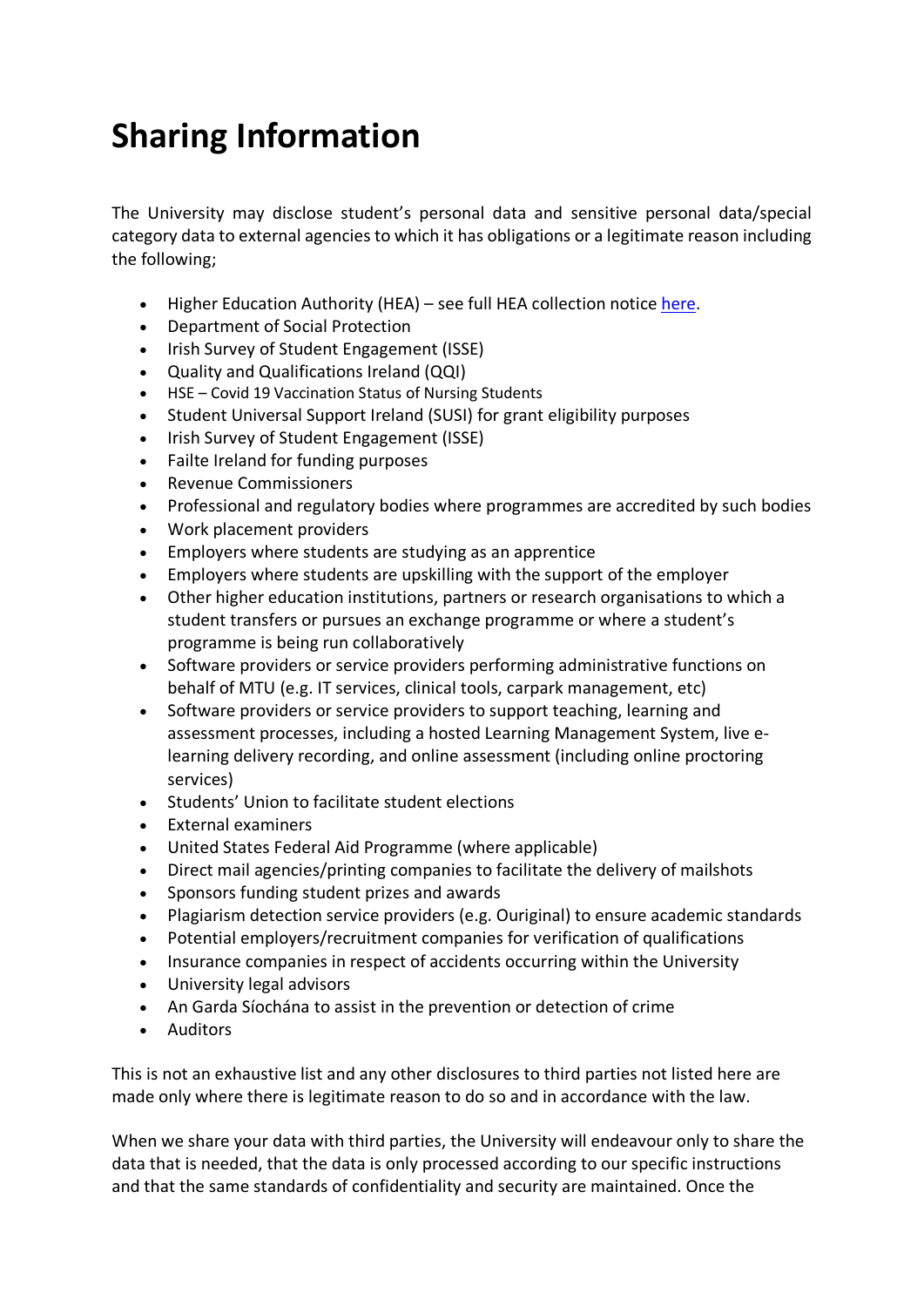processing of the data is complete any third parties with whom data was shared will be required to return the data to the University save where they are required to retain it by law.

In some instances, your personal data may be shared with third parties outside of the European Economic Area (EEA). When required, the University will transfer your personal data outside of the EEA where adequate safeguards are in place and there is a lawful basis for doing so.

## <span id="page-6-0"></span>**Individual Rights**

Individuals whose personal data and sensitive personal data/special category data is held by the University have the following rights regarding their data:

- The right to be informed
- The right to request access to their personal data held by the University.
- The right to rectification to have inaccurate or incomplete personal data rectified.
- The right to erasure of personal data this will only apply where there is no legitimate reason for the University to continue to process the personal data. If you exercise your right to erasure, we will retain a core set of personal data which, for alumni, will include: name, subject(s) studied, graduation details, date of birth and unique identification number so that we do not contact you inadvertently in future, and to maintain your education details for archive purposes. We may also need to retain some financial records about you
- The right to restrict the processing of personal data individuals have the right to block the processing of their personal data by the University in specific situations.
- The right to data portability students have the right to request provision of some elements of their information (for example academic progress details) in digital form in order to provide it to other organisations.
- The right to object students can object to the processing of their personal data by the University in certain circumstances, including the sending and receipt of direct marketing material.
- The right to object to automated decision making and profiling individuals have the right to object to decisions taken by automatic means without human intervention in some circumstances.

Where the processing of personal data or sensitive personal data/special category data is based on consent, you have the right to withdraw your consent at any time by contacting the department or service who obtained that consent or the Data Protection Officer.

If you are unhappy with the University's handling of your personal data or believe that the requirements of the Data Protection Acts or GDPR may not be fully complied with, you should contact the Data Protection Officer in the first instance. The University's formal complaint procedure can be invoked if appropriate, and you also have the right to submit a complaint to the Data Protection Commissioner.